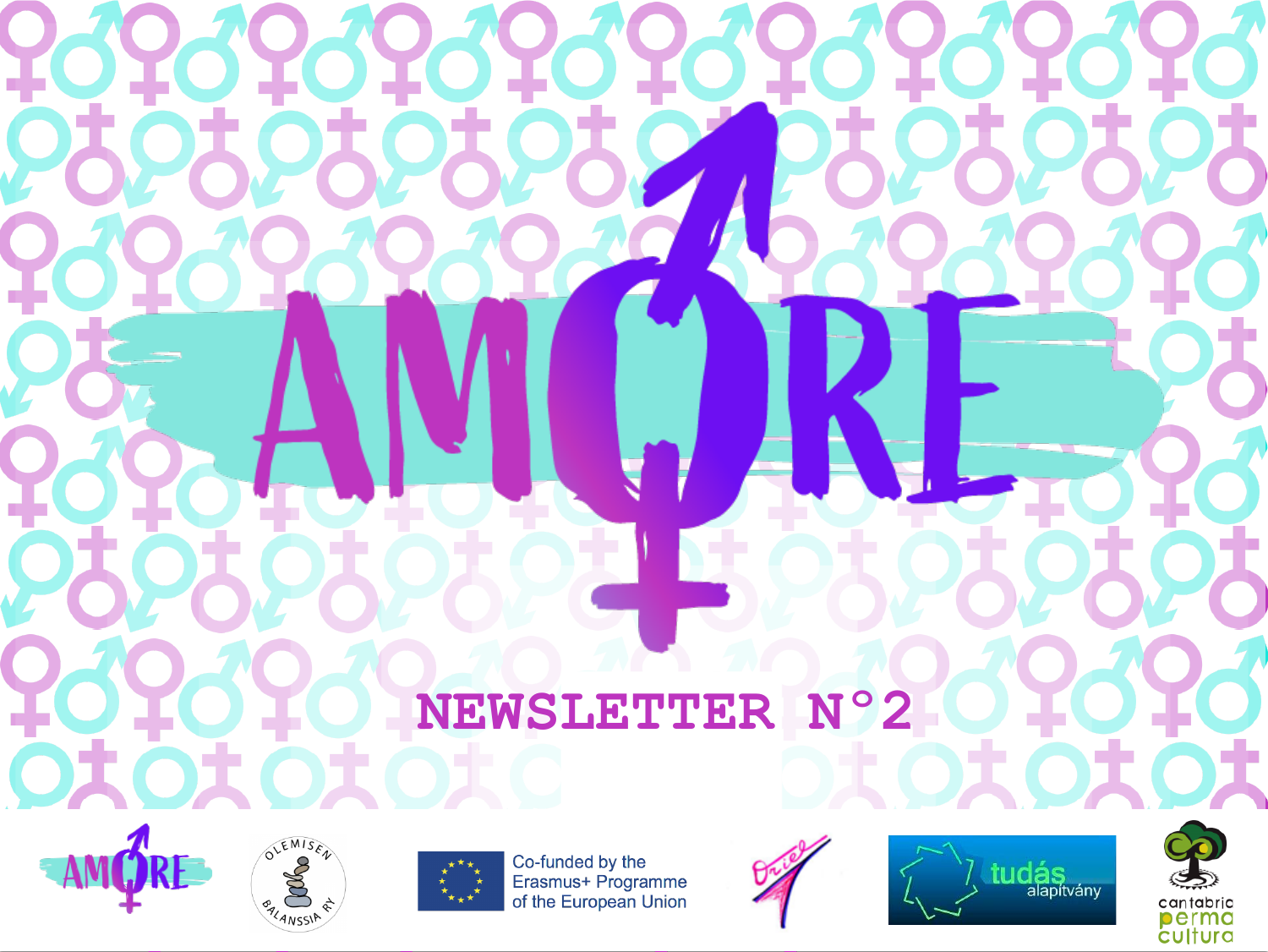## **WHAT IS AMORE ABOUT?**

The goals of this project are to build awareness and to empower adult people to **start recognizing everyday sexism and to prevent it**. Participants will gain information, abilities and tools to notice everyday sexist situations and they are going to learn how to change them.

The **AMORE partnership** is also focused on the inclusion of adult people from the LGBTIQ+ communities and immigrant backgrounds pursuing real conditions of equality, with a special emphasis on combating everyday sexism in the media.

## **WHAT HAVE WE DONE SO FAR?**

From **18th to 19th of November, 2020** it took place the first transnational virtual meeting to officially start the project.

On the occasion of **The International Day for the Elimination of Violence against Women** which is celebrated today, on **25th of November 2020**, Permacultura Cantabria carried out a public Presentation of the AMORE project.

**15th May 2021 - The research about MicrOmachismo:** Every day sexist practices in adult women, LGTBIQ + community and migrant women in various social media carried out for the partnership was released.

On the **13th to 16th of September 2021**, it took place the **Participatory visit (C1)** to Hungary. Interesting discussions on everyday Sexism in social media on adults in each partner country, Hungary, Finland, Italy and Spain were carried out!